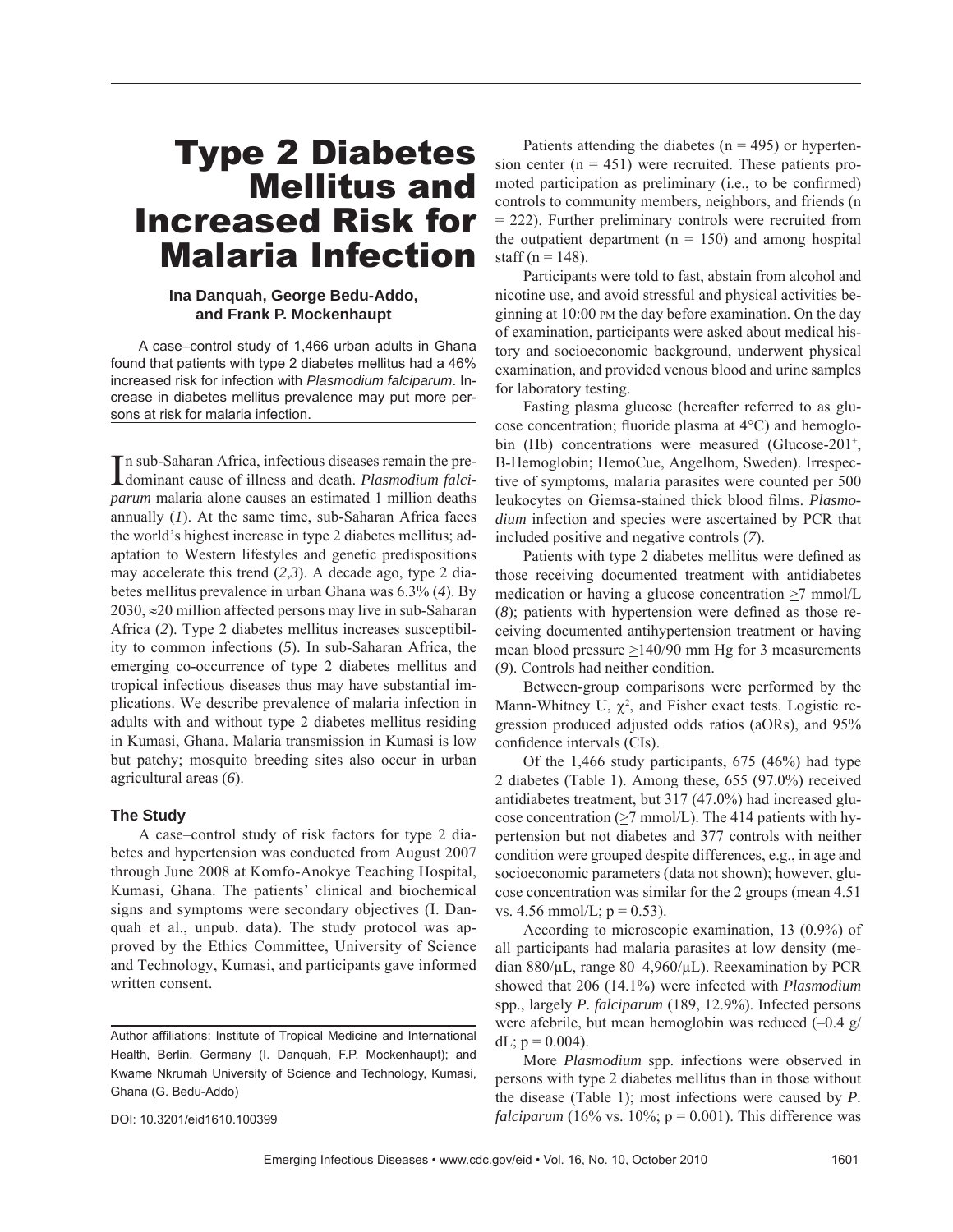### **DISPATCHES**

|  |  | Table 1. Demographic and clinical characteristics of 1,466 urban residents of Kumasi, Ghana, 2007-2008* |  |
|--|--|---------------------------------------------------------------------------------------------------------|--|
|--|--|---------------------------------------------------------------------------------------------------------|--|

|                                          | Persons with type 2 diabetes | Persons without diabetes, |          |
|------------------------------------------|------------------------------|---------------------------|----------|
| Characteristics                          | mellitus, $n = 675$          | $n = 791$                 | p value  |
| Age, y, mean (range)                     | 54.7 (18-92)                 | 47.1 (18-100)             | < 0.0001 |
| Male gender                              | 171 (25.3)                   | 182 (23.0)                | 0.299    |
| Wealth score <25th percentile†           | 265 (39.6)                   | 271 (34.3)                | 0.044    |
| Illiteracy                               | 308 (45.8)                   | 206 (26.1)                | < 0.0001 |
| Formal education, none                   | 240 (35.7)                   | 130 (16.5)                | < 0.0001 |
| Crowded living condition‡                | 177 (26.7)                   | 120 (15.3)                | < 0.0001 |
| Smoking, current or quit                 | 49 (7.3)                     | 35(4.4)                   | 0.024    |
| Akan ethnicity                           | 592 (87.8)                   | 685 (86.6)                | 0.480    |
| Residence                                |                              |                           |          |
| Kumasi metropolitan area                 | 476 (70.8)                   | 603 (76.2)                |          |
| Kumasi suburbs                           | 174 (25.9)                   | 162 (20.5)                |          |
| Elsewhere§                               | 22(3.3)                      | 26(3.3)                   | 0.048    |
| Occupation                               |                              |                           |          |
| Public servant                           | 44 (6.5)                     | 194 (24.6)                |          |
| Trader                                   | 198 (29.5)                   | 190 (24.1)                |          |
| Farmer                                   | 65 (9.7)                     | 48(6.1)                   |          |
| Unemployed                               | 248 (36.9)                   | 138 (17.5)                |          |
| Other                                    | 117(17.4)                    | 218(27.7)                 | < 0.0001 |
| FPG, mmol/L, mean (range)                | $8.3(1.3 - 37.1)$            | $4.5(2.9 - 7.0)$          | < 0.0001 |
| Hemoglobin, g/dL, mean (range)           | $12.9(5.8 - 19.1)$           | $13.6(4.9 - 19.1)$        | < 0.0001 |
| Fever, $>37.5^{\circ}$ C                 | 2(0.3)                       | 4(0.5)                    | 0.693    |
| History of fever, preceding week         | 95(14.1)                     | 93 (11.8)                 | 0.182    |
| Respiratory tract infection              | 5(0.7)                       | 11(1.4)                   | 0.232    |
| Urinary tract infection#                 | 14(2.1)                      | 7(0.9)                    | 0.076    |
| Plasmodium spp. infection, by microscopy | 5(0.7)                       | 8(1.0)                    | 0.582    |
| Parasite density, per µL, median (range) | 1,160 (160-2,480)            | 860 (80-4,960)            | 0.770    |
| Plasmodium spp. infection, by PCR        |                              |                           |          |
| Plasmodium spp.                          | 117 (17.4)                   | 89 (11.3)                 | 0.001    |
| P. falciparum                            | 108 (16.0)                   | 81 (10.3)                 | 0.001    |
| P. malariae                              | 14(2.1)                      | 9(1.1)                    | 0.205    |
| P. ovale                                 | 8(1.2)                       | 7(0.9)                    | 0.611    |

\*Values are no. (%) unless otherwise indicated. p values were calculated by Mann-Whitney U test or Fisher exact test, as applicable. FPG, fasting plasma glucose concentration.

†<25th percentile of a calculated index of 11 markers of wealth: electricity, pipe-borne water, radio, fan, cupboard, television, bicycle, motorbike, refrigerator, car/truck/tractor, cattle.

‡>75th percentile of the number of persons living in the household.

§Hinterland and environs.

¶Includes casual laborer, artisan, and others.

#By nitrite-positive urine dipstick test (Combur 10, Roche Diagnostics, Mannheim, Germany).

not attributable to recent antimalarial medication (7 persons with type 2 diabetes mellitus vs. 13 persons without type 2 diabetes mellitus;  $p = 0.32$ ), and, notably, 74/524 (14.1%) of the patients with type 2 diabetes mellitus who took metformin-based drugs were infected compared with 34/131 (26.0%) of those who did not ( $p = 0.01$ ). Among controls and patients with hypertension, the *P. falciparum* prevalence was similar (35/377, 9.3% for controls; 46/411, 11.2% for patients with hypertension;  $p = 0.38$ ), and in each case, it was comparatively higher among patients with type 2 diabetes mellitus ( $p = 0.003$  for controls;  $p = 0.03$  for patients with hypertension).

Several factors that differed between persons with and those without diabetes mellitus (Table 1) were associated with *P. falciparum* infection (Table 2). However, age-adjusted multivariate analysis confirmed that the odds of *P*. *falciparum* infection in patients with type 2 diabetes mel-

litus were increased (aOR 1.46; Table 2). This risk increase was still discernible in the same model comparing patients with type 2 diabetes mellitus with controls (aOR 1.68, 95%) CI 1.06–2.65;  $p = 0.027$  or patients with hypertension (aOR 1.38, 95% CI 0.94–2.02;  $p = 0.096$ ), or when separating into metropolitan area (aOR 1.67, 95% CI 1.12–2.48; p  $= 0.01$ ) and other residence (aOR 1.32, 95% CI 0.76–2.29;  $p = 0.33$ ).

According to the multivariate model, exchanging type 2 diabetes mellitus with glucose concentration showed that each mmol/L increase in blood glucose increased the risk for *P. falciparum* infection by 5% (aOR 1.05, 95% CI  $1.02-1.09$ ;  $p = 0.002$ ). Among patients with type 2 diabetes mellitus, a stepwise approach identified 8.6 mmol/L glucose concentration as the significant threshold of risk increase (aOR 1.63, 95% CI 1.07–2.48;  $p = 0.02$ ).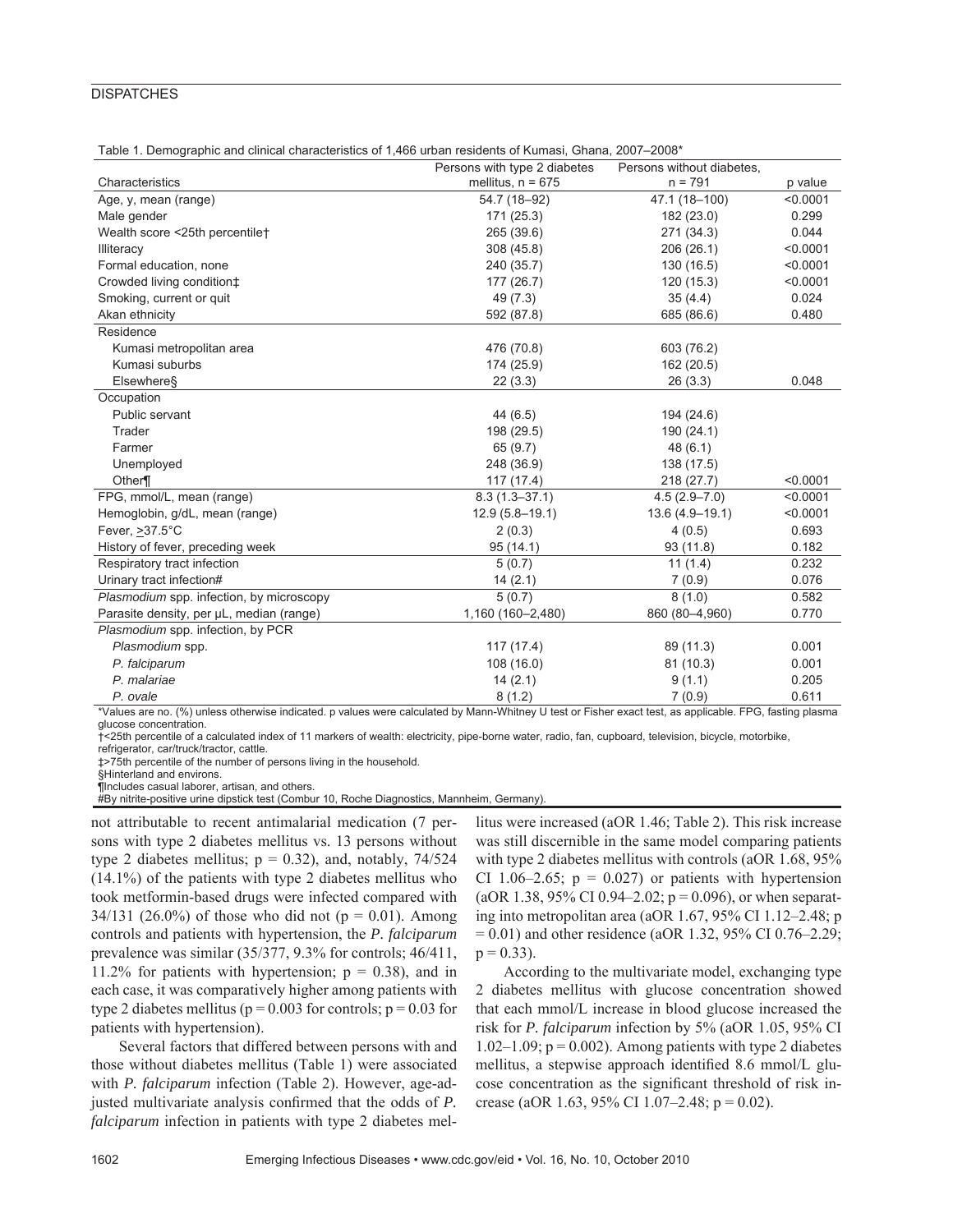## **Conclusions**

This study provides evidence for increased risk for *P. falciparum* infection in patients with type 2 diabetes mellitus (Table 2). Most infections were detected by PCR exclusively, and all were asymptomatic.

Submicroscopic and asymptomatic *P. falciparum* infections are common in areas where malaria is endemic. In adults, PCR may identify up to 50% of infections, although only a few infections are diagnosed by microscopy (*10*). These submicroscopic infections tend to increase in areas of low endemicity and with patient age (*10)*.

An increased risk for *P. falciparum* infection in persons with diabetes mellitus might become clinically relevant (and microscopically detectable) under several conditions. The impact of semi-immunity on controlling parasitemia may weaken with advancing type 2 diabetes mellitus and immune dysfunction (*5*), as suggested by the observed risk increase with increasing glucose concentration. Conversely, children who lack semi-immunity but have more severe type 1 diabetes mellitus may be particularly prone to malaria. Such vulnerability is also conceivable for women with gestational diabetes whose immune

| Table 2. Univariate and multivariate associations with Plasmodium falciparum infection, Kumasi, Ghana, 2007-2008* |           |                    |                     |          |                       |          |
|-------------------------------------------------------------------------------------------------------------------|-----------|--------------------|---------------------|----------|-----------------------|----------|
|                                                                                                                   | Total no. | P. falciparum      | Univariate analysis |          | Multivariate analysis |          |
| Parameter                                                                                                         | patients  | infection, no. (%) | OR (95% CI)         | p value  | aOR (95% CI)          | p value  |
| Diabetes mellitus type 2                                                                                          |           |                    |                     |          |                       |          |
| <b>No</b>                                                                                                         | 791       | 81 (10.3)          |                     |          |                       |          |
| Yes                                                                                                               | 675       | 108 (16.0)         | 1.67 (1.22-2.27)    | 0.001    | 1.46 (1.06-2.03)      | 0.021    |
| Gender                                                                                                            |           |                    |                     |          |                       |          |
| F                                                                                                                 | 1,113     | 124 (11.2)         |                     |          |                       |          |
| M                                                                                                                 | 353       | 65 (18.5)          | 1.80 (1.29-2.50)    | < 0.0001 | $2.13(1.50 - 3.03)$   | < 0.0001 |
| Wealth score                                                                                                      |           |                    |                     |          |                       |          |
| >25th percentile                                                                                                  | 923       | 94 (10.2)          |                     |          |                       |          |
| <25th percentile +                                                                                                | 536       | 94 (17.6)          | $1.88(1.38 - 2.56)$ | < 0.0001 | $1.76(1.27 - 2.42)$   | 0.001    |
| Literacy                                                                                                          |           |                    |                     |          |                       |          |
| Able to read                                                                                                      | 947       | 103 (10.9)         |                     |          |                       |          |
| Unable to read                                                                                                    | 514       | 85 (16.6)          | $1.63(1.20 - 2.23)$ | 0.002    | $1.59(1.11 - 2.28)$   | 0.011    |
| Formal education                                                                                                  |           |                    |                     |          |                       |          |
| Any                                                                                                               | 1,091     | 126 (11.6)         |                     |          |                       |          |
| None                                                                                                              | 370       | 62(16.8)           | $1.54(1.11 - 2.15)$ | 0.010    |                       |          |
| Living condition                                                                                                  |           |                    |                     |          |                       |          |
| Uncrowded                                                                                                         | 1,147     | 133 (11.6)         |                     |          |                       |          |
| Crowded‡                                                                                                          | 297       | 52 (17.5)          | $1.61(1.14 - 2.29)$ | 0.007    |                       |          |
| Smoking                                                                                                           |           |                    |                     |          |                       |          |
| Never                                                                                                             | 1,380     | 171 (12.4)         |                     |          |                       |          |
| Current or quit                                                                                                   | 84        | 18(21.4)           | 1.92 (1.11-3.32)    | 0.019    |                       |          |
| Ethnicity                                                                                                         |           |                    |                     |          |                       |          |
| Akan                                                                                                              | 1,277     | 156 (12.3)         | 1                   |          |                       |          |
| Others                                                                                                            | 188       | 33 (17.6)          | $1.52(1.01 - 2.30)$ | 0.045    |                       |          |
| Residence                                                                                                         |           |                    |                     |          |                       |          |
| Kumasi metropolitan                                                                                               | 1,079     | 121 (11.2)         | 1                   |          |                       |          |
| Kumasi outskirts                                                                                                  | 336       | 64 (19.2)          | $1.87(1.34 - 2.61)$ | < 0.0001 |                       |          |
| Elsewhere §                                                                                                       | 48        | 4(8.3)             | $0.72(0.25 - 2.03)$ | 0.533    |                       |          |
| Occupation                                                                                                        |           |                    |                     |          |                       |          |
| Public servant                                                                                                    | 238       | 17(7.1)            | $\mathbf{1}$        |          |                       |          |
| Trader                                                                                                            | 388       | 50 (12.9)          | $1.92(1.08 - 3.42)$ | 0.026    |                       |          |
| Farmer                                                                                                            | 113       | 34(30.6)           | 5.74 (3.04-10.86)   | < 0.0001 |                       |          |
| Other¶                                                                                                            | 335       | 38 (11.3)          | 1.66 (0.92-3.02)    | 0.095    |                       |          |
| Unemployed                                                                                                        | 386       | 49 (12.8)          | 1.90 (1.07-3.39)    | 0.029    |                       |          |

\*OR, odds ratio; CI, confidence interval; aOR, adjusted odds ratio. Age and gender were a priori included in the multivariate model. Further variables for inclusion in the model were identified by factor analysis excluding multicollinear parameters (1: retained diabetes, excluded occupation; 2: retained literacy, excluded education, smoking; 3: retained wealth, excluded living condition, ethnicity). The same model results from a logistic regression analysis initially including all above listed parameters, and then removing in a stepwise backward fashion all factors not associated with *P. falciparum* infection in multivariate analysis (p > 0.05). Inserting any of the excluded variables back into the model did not change the aOR of patients with type 2 diabetes mellitus by >7% each, suggesting the absence of substantial confounding. Leaving all parameters in the model yielded an aOR for patients with type 2 diabetes mellitus of 1.36 (95% CI, 0.98-1.90; p = 0.07). Alternatively, propensity score adjustment of that analysis, i.e. reducing covariates into a single variable, produced aOR =  $1.41$  (95% Cl, 1.02-1.95; p = 0.04).

†<25th percentile of a calculated index of 11 markers of wealth.

‡Crowded living condition, >75th percentile of the number of persons living in the household, i.e., n>8.

§Hinterland and environs.

¶Includes casual labourer, artisan, and others.